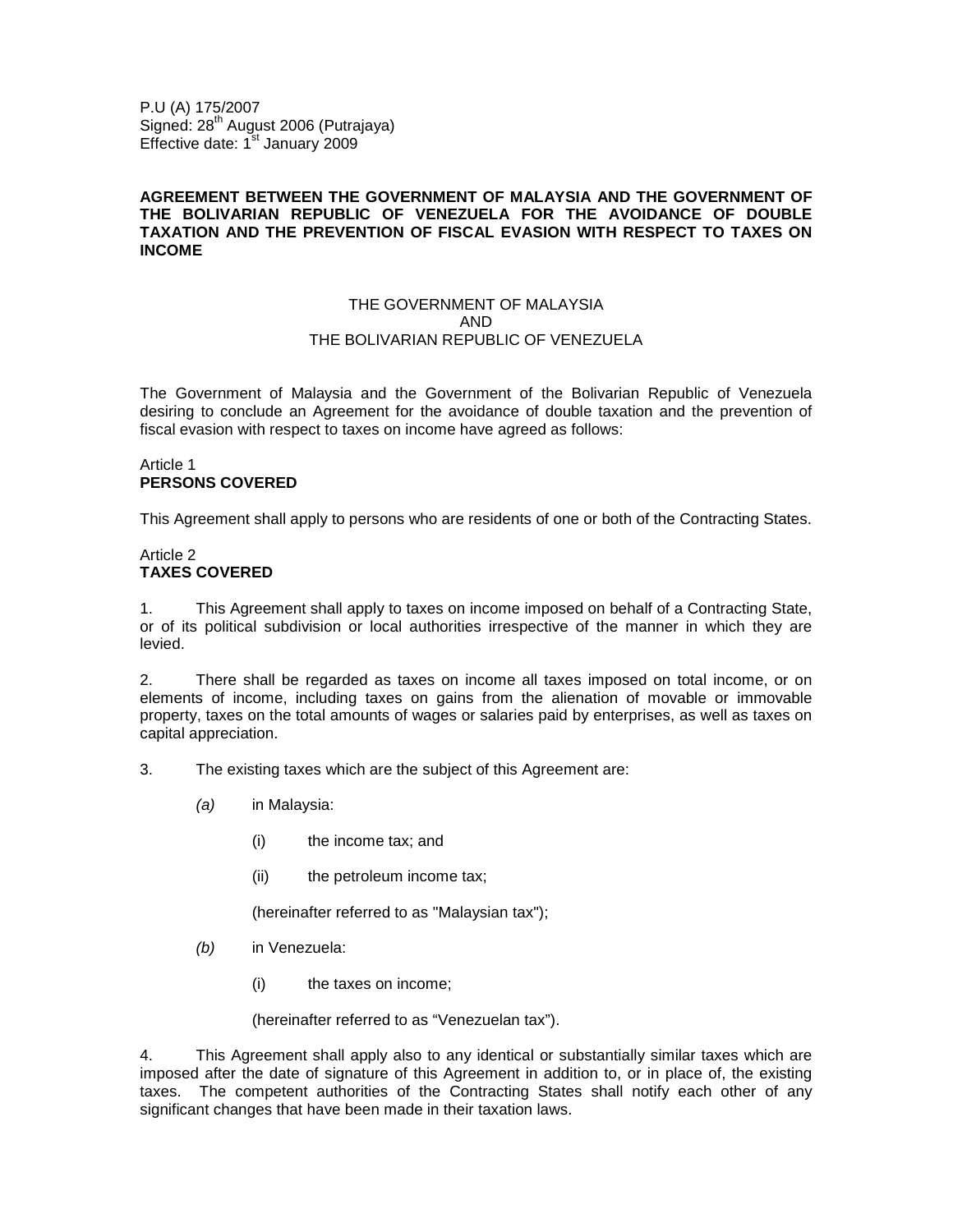### Article 3 **GENERAL DEFINITIONS**

- 1. For the purposes of this Agreement, unless the context otherwise requires:
	- (a) the term "Malaysia" means the territories of the Federation of Malaysia, the territorial waters of Malaysia and the sea-bed and subsoil of the territorial waters, and the airspace above such areas, and includes any area extending beyond the limits of the territorial waters of Malaysia, and the sea-bed and subsoil of any such area, which has been or may hereafter be designated under the laws of Malaysia and in accordance with international law as an area over which Malaysia has sovereign rights or jurisdiction for the purposes of exploring and exploiting the natural resources, whether living or non-living;
	- (b) the term " Venezuela" means in its geographical sense, the territory of the Bolivarian Republic of Venezuela, including its land territory, islands, lakes and rivers, internal waters and waters included within the straight base lines adopted by the Bolivarian Republic of Venezuela, its territorial sea and the air space over these areas, as well as the exclusive economic zone and the continental shelf beyond the exclusive economic zone, over which the Bolivarian Republic of Venezuela exercises, in accordance with its legislation and international law, sovereign rights or jurisdiction;
	- (c) the term "person" includes an individual, a company and any other body of persons;
	- (d) the term "company" means any body corporate or any entity which is treated as a body corporate for tax purposes;
	- (e) the terms "enterprise of a Contracting State" and "enterprise of the other Contracting State" mean respectively an enterprise carried on by a resident of a Contracting State and an enterprise carried on by a resident of the other Contracting State;
	- $(f)$  the term "international traffic" means any transport by a ship or aircraft operated by an enterprise which has its place of effective management in a Contracting State, except when the ship or aircraft is operated solely between places in the other Contracting State;
	- $(q)$  the term "competent authority" means:
		- (i) in the case of Malaysia, the Minister of Finance or his authorised representative;

and

- (ii) in the case of Venezuela, the Superintendent of the Integrated National Service of Customs and Tax Administration (Servicio Nacional Integrado de Administración Aduanera y Tributaria - SENIAT), or his authorised representative;
- $(h)$  the term "national" means:
	- (i) any individual possessing the nationality or citizenship of a Contracting State;
	- (ii) any legal person, partnership or association deriving its status as such from the laws in force in a Contracting State;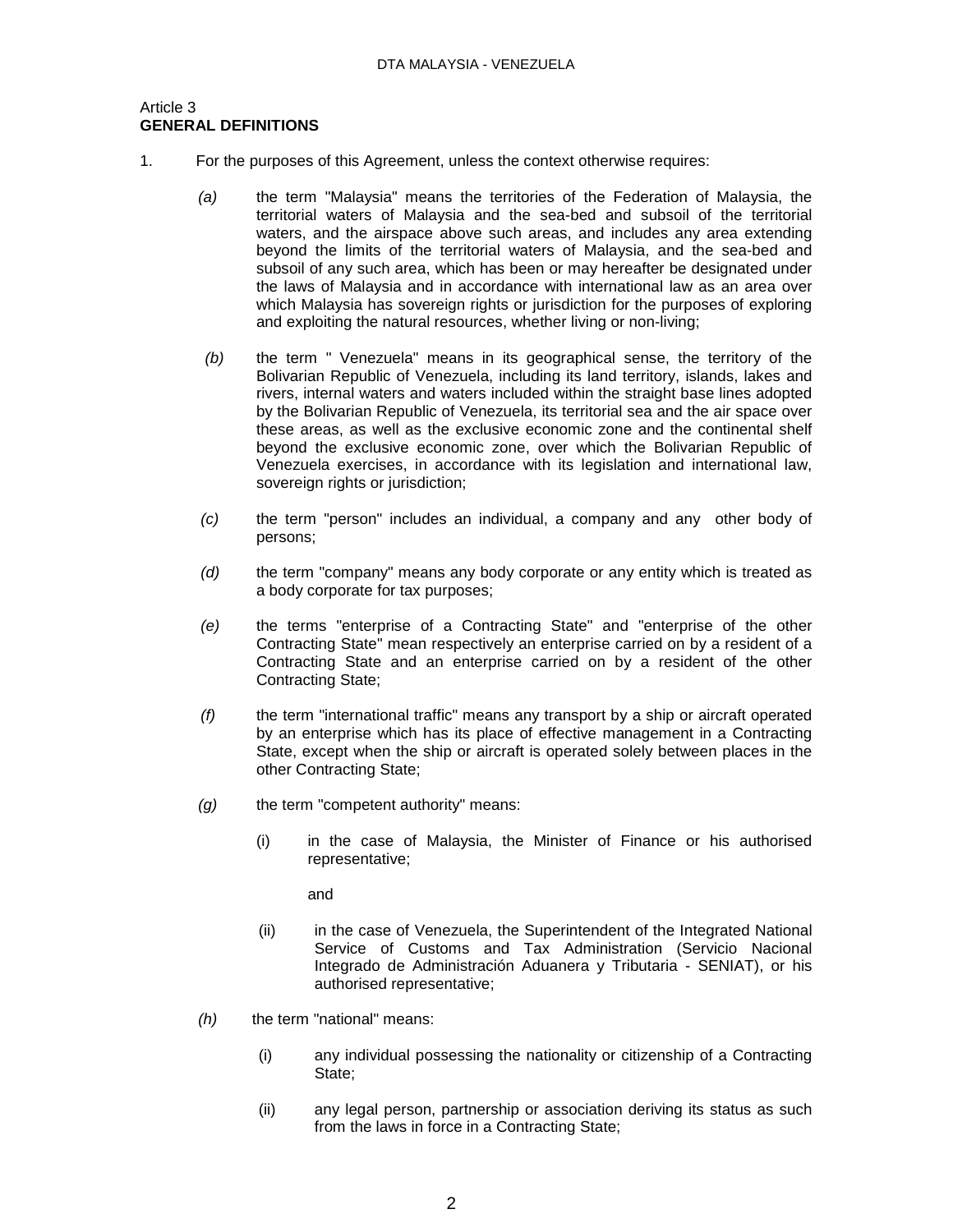#### DTA MALAYSIA - VENEZUELA

2. As regards the application of this Agreement at any time by a Contracting State, any term not defined therein shall, unless the context otherwise requires, have the meaning that it has at that time under the law of that State for the purposes of the taxes to which this Agreement applies, any meaning under the applicable tax laws of that State prevailing over a meaning given to the term under other laws of that State.

#### Article 4 **RESIDENT**

- 1. For the purposes of this Agreement, the term "resident of a Contracting State" means:
	- (i) any person who, under the laws of that State, is liable to tax therein by reason of his domicile, residence, place of management, place of incorporation or any other criterion of a similar nature;
	- (ii) and also includes that State, any political subdivision, local authority or a statutory body thereof.

2. Where by reason of the provisions of paragraph 1 an individual is a resident of both Contracting States, then his status shall be determined as follows:

- (a) he shall be deemed to be a resident only of the State in which he has a permanent home available to him; if he has a permanent home available to him in both States, he shall be deemed to be a resident only of the State with which his personal and economic relations are closer (centre of vital interests);
- (b) if the State in which he has his centre of vital interests cannot be determined, or if he has not a permanent home available to him in either State, he shall be deemed to be a resident only of the State in which he has an habitual abode;
- (c) if he has an habitual abode in both States or in neither of them, he shall be deemed to be a resident only of the State of which he is a national;
- $(d)$  if he is a national of both States or of neither of them, the competent authorities of the Contracting States shall endeavour to settle the question by mutual agreement.

3. Where by reason of the provisions of paragraph 1 a person other than an individual is a resident of both Contracting States, then the competent authorities of the Contracting States shall settle the question by mutual agreement.

#### Article 5 **PERMANENT ESTABLISHMENT**

1. For the purposes of this Agreement, the term "permanent establishment" means a fixed place of business through which the business of an enterprise is wholly or partly carried on.

- 2. The term "permanent establishment" includes especially:
	- (a) a place of management;
	- (b) a branch;
	- (c) an office;
	- (d) a factory;
	- (e) a workshop;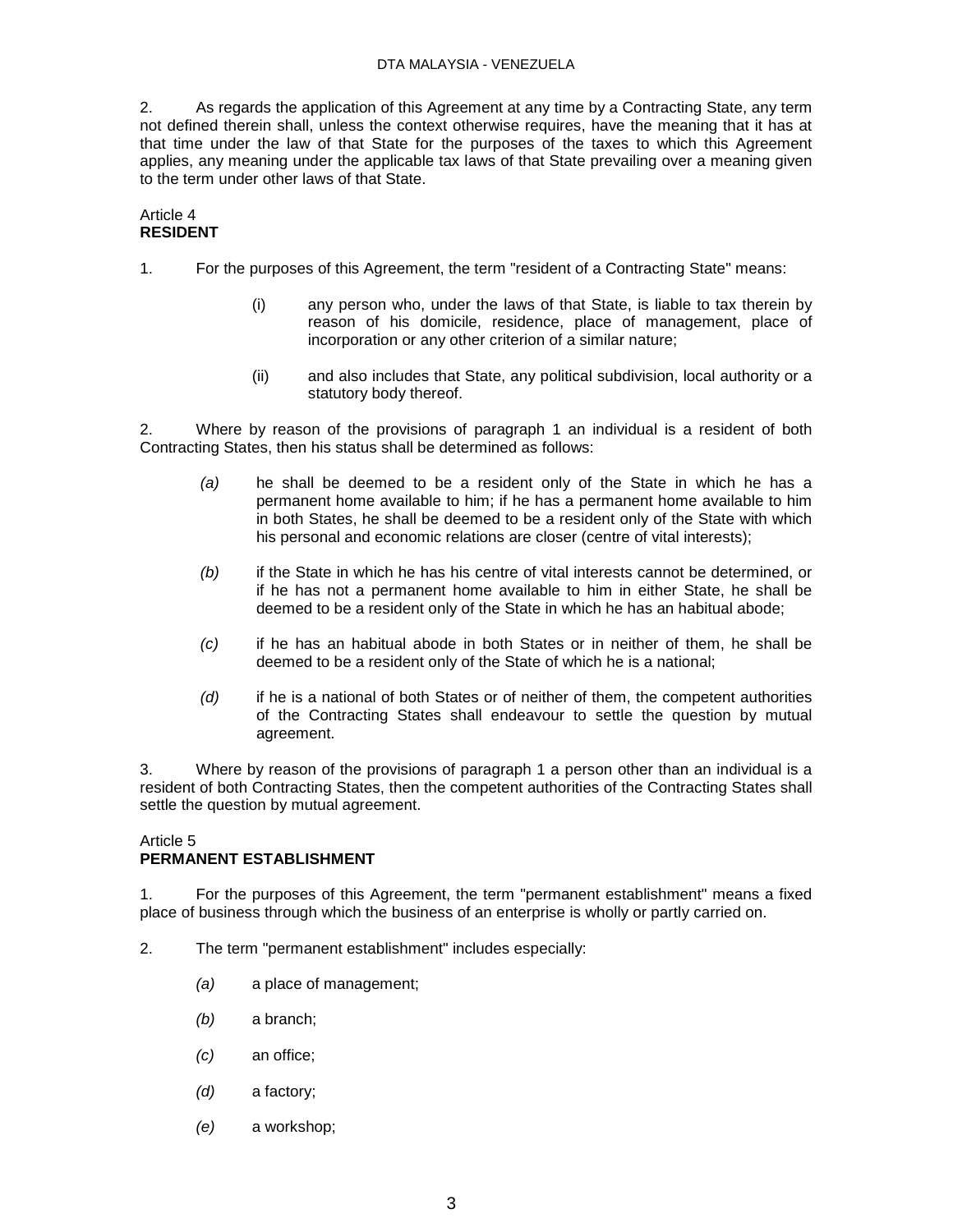- (f) a sales outlet;
- $(q)$  a warehouse in relation to a person providing storage facilities for others; and
- $(h)$  a mine, an oil or gas well, a quarry or any other place of exploration or extraction of natural resources.

3. A building site, a construction, installation or assembly project constitutes a permanent establishment only if it lasts more than 9 months within any twelve month period.

4. An enterprise of a Contracting State shall be deemed to have a permanent establishment in the other Contracting State if it carries on supervisory activities in that other State in connection with a building site or a construction, installation or assembly project which is being undertaken in that other State for more than 6 months within any twelve month period.

5. Notwithstanding the preceding provisions of this Article, the term "permanent establishment" shall be deemed not to include:

- (a) the use of facilities solely for the purpose of storage, display or delivery of goods or merchandise belonging to the enterprise, provided it is not considered a sale;
- (b) the maintenance of a stock of goods or merchandise belonging to the enterprise solely for the purpose of storage, display or delivery, provided it is not considered a sale;
- (c) the maintenance of a stock of goods or merchandise belonging to the enterprise solely for the purpose of processing by another enterprise;
- (d) the maintenance of a fixed place of business solely for the purpose of purchasing goods or merchandise, or of collecting information, for the enterprise;
- (e) the maintenance of a fixed place of business solely for the purpose of carrying on, for the enterprise, any other activity of a preparatory or auxiliary character;
- $(f)$  the maintenance of a fixed place of business solely for any combination of activities mentioned in sub-paragraphs  $(a)$  to  $(e)$ , provided that the overall activity of the fixed place of business resulting from this combination is of a preparatory or auxiliary character.

6. Notwithstanding the provisions of paragraphs 1 and 2, where a person - other than an agent of an independent status to whom paragraph 7 applies - is acting in one of the States on behalf of an enterprise of the other State, that enterprise shall be deemed to have a permanent establishment in the first-mentioned State in respect of any activities which that person undertakes for the enterprise if the person:

- (i) has, and habitually exercises in the first-mentioned State an authority to conclude contracts in the name of the enterprise, unless the activities of such person are limited to those mentioned in paragraph 4 which, if exercised through a fixed place of business, would not make this fixed place of business a permanent establishment under the provisions of that paragraph; or
- (ii) has no such authority, but habitually maintains in the first-mentioned State a stock of goods or merchandise belonging to the enterprise from which he regularly fills orders on behalf of the enterprise.

7. An enterprise shall not be deemed to have a permanent establishment in a Contracting State merely because it carries on business in that State through a broker, general commission agent or any other agent of an independent status, provided that such persons are acting in the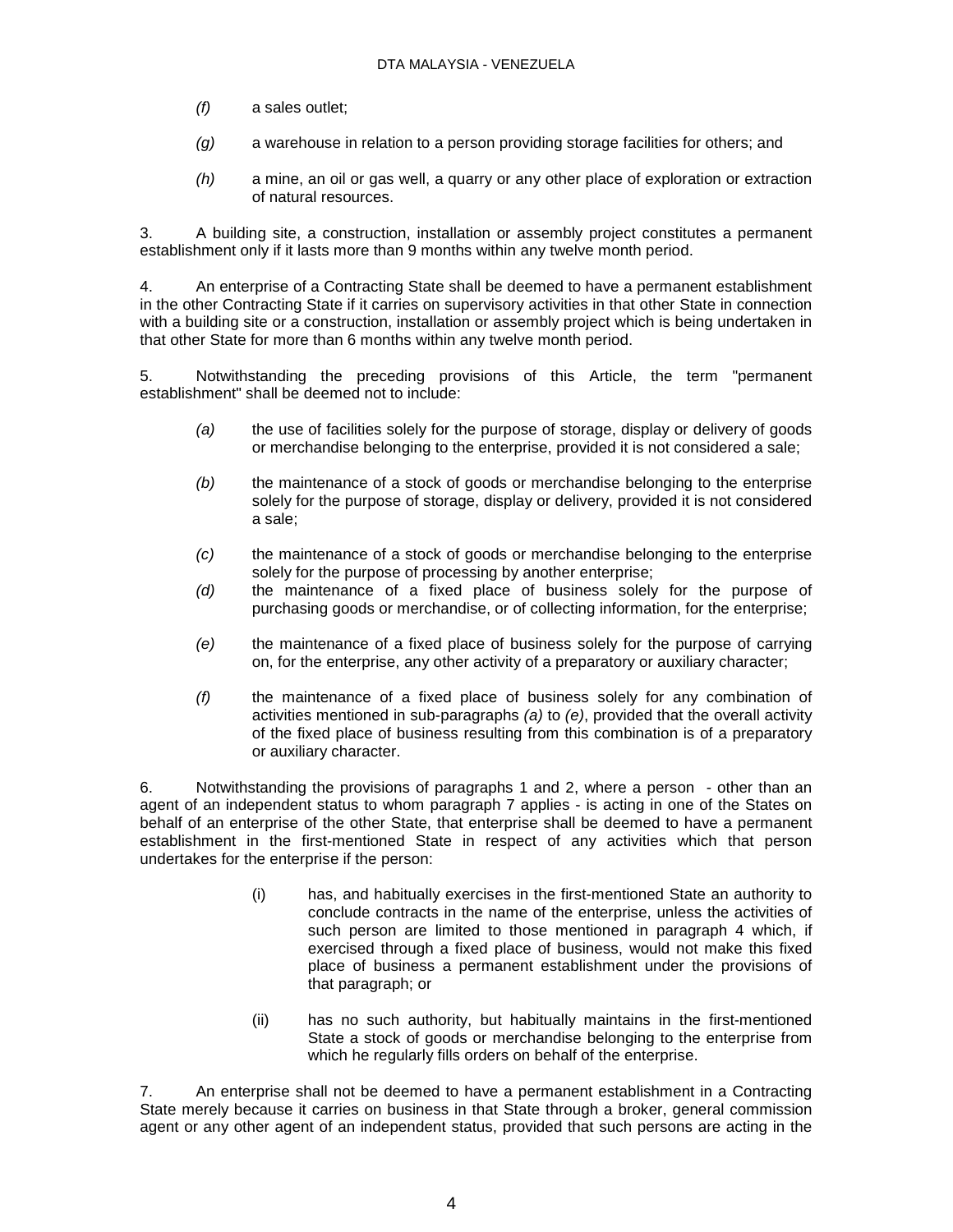ordinary course of their business. However, when the activities of such an agent are devoted wholly or almost wholly on behalf of that enterprise, and conditions are made or imposed between that enterprise and the agent in their commercial and financial relations which differ from those which would have been made between independent enterprises, he will not be considered an agent of an independent status within the meaning of this paragraph.

8. The fact that a company which is a resident of a Contracting State controls or is controlled by a company which is a resident of the other Contracting State, or which carries on business in that other State (whether through a permanent establishment or otherwise), shall not of itself constitute either company a permanent establishment of the other.

# Article 6

# **INCOME FROM IMMOVABLE PROPERTY**

1. Income derived by a resident of a Contracting State from immovable property (including income from agriculture or forestry) situated in the other Contracting State may be taxed in that other State.

2. The term "immovable property" shall have the meaning which it has under the law of the Contracting State in which the property in question is situated. The term shall in any case include property accessory to immovable property, livestock and equipment used in agriculture and forestry, rights to which the provisions of general law respecting landed property apply, usufruct of immovable property and rights to variable or fixed payments as consideration for the working of, or the right to work, mineral deposits, sources and other natural resources; ships, boats and aircraft shall not be regarded as immovable property.

3. The provisions of paragraph 1 shall apply to income derived from the direct use, letting, or use in any other form of immovable property.

4. The provisions of paragraphs 1 and 3 shall apply also to the income from immovable property of an enterprise and to income from immovable property used for the performance of independent personal services.

# Article 7 **BUSINESS PROFITS**

1. The profits of an enterprise of a Contracting State shall be taxable only in that State unless the enterprise carries on business in the other Contracting State through a permanent establishment situated therein. If the enterprise carries on business as aforesaid, the profits of the enterprise may be taxed in the other State but only so much thereof as is attributable to that permanent establishment.

2. Subject to the provisions of paragraph 3, where an enterprise of a Contracting State carries on business in the other Contracting State through a permanent establishment situated therein, there shall in each Contracting State be attributed to that permanent establishment the profits which it might be expected to make if it were a distinct and separate enterprise engaged in the same or similar activities under the same or similar conditions and dealing wholly independently with the enterprise of which it is a permanent establishment.

3. In determining the profits of a permanent establishment, there shall be allowed as deductions expenses which are incurred for the purposes of the permanent establishment, including executive and general administrative expenses so incurred, whether in the State in which the permanent establishment is situated or elsewhere.

4. If the information available to the competent authority is inadequate to determine the profits to be attributed to the permanent establishment of an enterprise, nothing in this Article shall affect the application of any law of that State relating to the determination of the tax liability of a person by the exercise of a discretion or the making of an estimate by the competent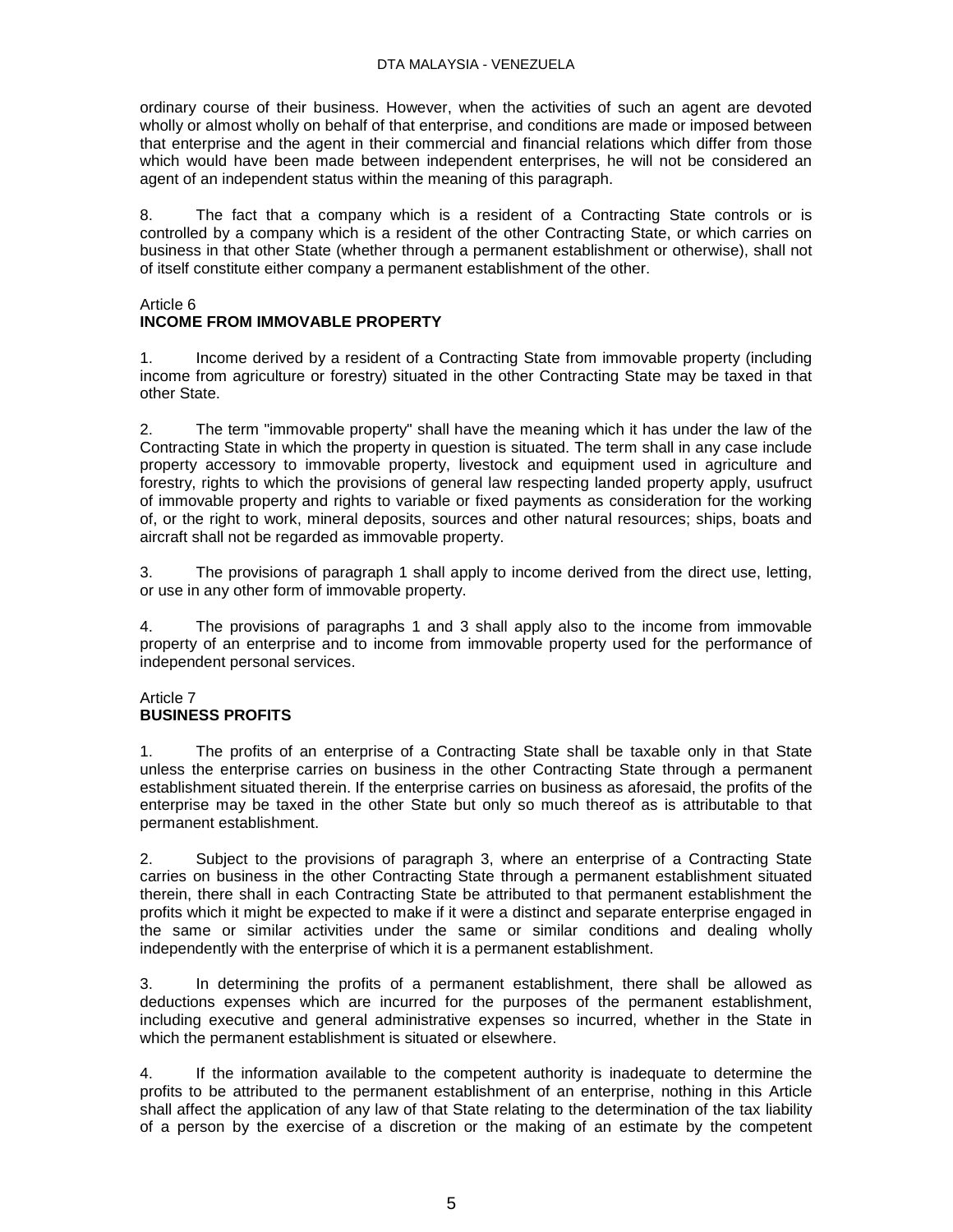authority, provided that the law shall be applied, so far as the information available to the competent authority permits, in accordance with the principles of this Article.

5. No profits shall be attributed to a permanent establishment by reason of the mere purchase by that permanent establishment of goods or merchandise for the enterprise.

6. For the purposes of the preceding paragraphs, the profits to be attributed to the permanent establishment shall be determined by the same method year by year unless there is good and sufficient reason to the contrary.

7. Where profits include items of income which are dealt with separately in other Articles of this Agreement, then the provisions of those Articles shall not be affected by the provisions of this Article.

### Article 8 **SHIPPING AND AIR TRANSPORT**

1. Profits from the operation of ships or aircraft in international traffic shall be taxable in the Contracting State in which the place of effective management of the enterprise is situated.

2. Paragraph 1 shall also apply to the share of the profits from the operation of ships or aircraft derived by an enterprise of a Contracting State through participation in a pool, a joint business or an international operating agency.

#### Article 9 **ASSOCIATED ENTERPRISES**

- 1. Where
	- (a) an enterprise of a Contracting State participates directly or indirectly in the management, control or capital of an enterprise of the other Contracting State, or
	- (b) the same persons participate directly or indirectly in the management, control or capital of an enterprise of a Contracting State and an enterprise of the other Contracting State,

and in either case conditions are made or imposed between the two enterprises in their commercial or financial relations which differ from those which would be made between independent enterprises, then any profits which would, but for those conditions, have accrued to one of the enterprises, but, by reason of those conditions, have not so accrued, may be included in the profits of that enterprise and taxed accordingly.

2. Where a Contracting State includes in the profits of an enterprise of that State --and taxes accordingly -- profits on which an enterprise of the other Contracting State has been charged to tax in that other State and the profits so included are profits which would have accrued to the enterprise of the first mentioned State if the conditions made between the two enterprises had been those which would have been made between independent enterprises, then that other State shall make an appropriate adjustment to the amount of the tax charged therein on those profits where that other State considers the adjustment justified. In determining such adjustment, due regard shall be had to the other provisions of this Agreement and the competent authorities of the Contracting States shall if necessary consult each other.

3. The provisions of paragraph 2 shall not apply in the case of fiscal fraudulence.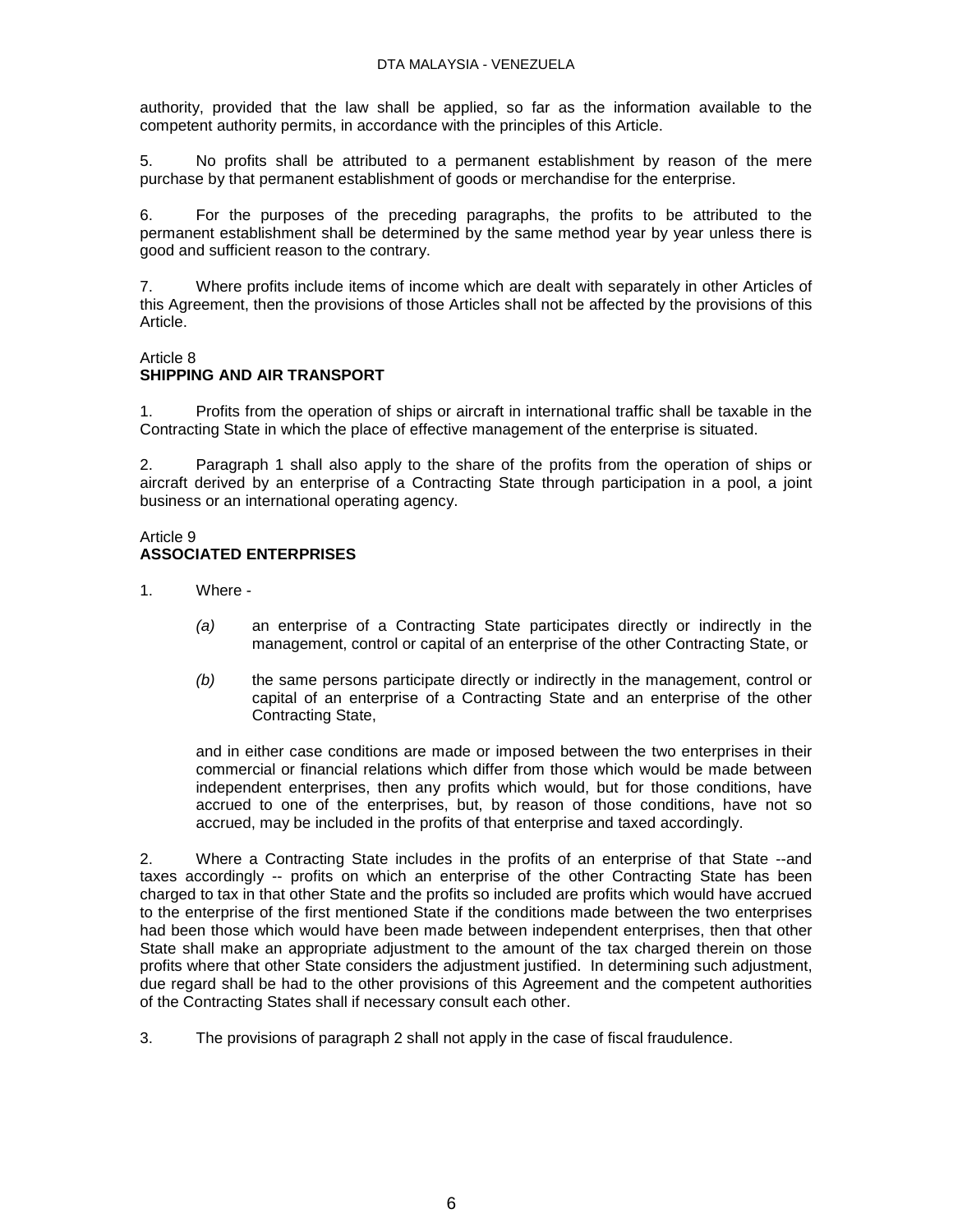### Article 10 **DIVIDENDS**

1. Dividends paid by a company which is a resident of a Contracting State to a resident of the other Contracting State may be taxed in that other State.

2. However, such dividends may also be taxed in the Contracting State of which the company paying the dividends is a resident and according to the laws of that State, but if the beneficial owner of the dividends is a resident of the other Contracting State, the tax so charged shall not exceed:

- (a) 5 percent of the gross amount of the dividends if the beneficial owner is a company (other than a partnership) which holds directly at least 10 percent of the capital of the company paying the dividends;
- $(b)$  10 percent of the gross amount of the dividends in all other cases.

This paragraph shall not affect the taxation of the company in respect of the profits out of which the dividends are paid.

3. The term "dividends" as used in this Article means income from shares or other rights, not being debt-claims, participating in profits, as well as income from other corporate rights which is subjected to the same taxation treatment as income from shares by the laws of the State of which the company making the distribution is a resident.

4. The provisions of paragraphs 1 and 2 shall not apply if the beneficial owner of the dividends, being a resident of a Contracting State, carries on business in the other Contracting State of which the company paying the dividends is a resident, through a permanent establishment situated therein, or performs in that other State independent personal services from a fixed base situated therein, and the holding in respect of which the dividends are paid is effectively connected with such permanent establishment or fixed base. In such case the provisions of Article 7 or Article 15, as the case may be, shall apply.

5. Where a company which is a resident of a Contracting State derives profits or income from the other Contracting State, that other State may not impose any tax on the dividends paid by the company, except insofar as such dividends are paid to a resident of that other State or insofar as the holding in respect of which the dividends are paid is effectively connected with a permanent establishment or a fixed base situated in that other State, nor subject the company's undistributed profits to a tax on the company's undistributed profits, even if the dividends paid or the undistributed profits consist wholly or partly of profits or income arising in such other State.

#### Article 11 **INTEREST**

1. Interest arising in a Contracting State and paid to a resident of the other Contracting State may be taxed in that other State.

2. However, such interest may also be taxed in the Contracting State in which it arises and according to the laws of that State, but if the beneficial owner of the interest is a resident of the other Contracting State, the tax so charged shall not exceed 15 percent of the gross amount of the interest.

3. Notwithstanding the provisions of paragraph 2, the Government of a Contracting State shall be exempt from tax in the other Contracting State in respect of interest derived by the Government from that other State.

4. For the purposes of paragraph 3, the term "Government":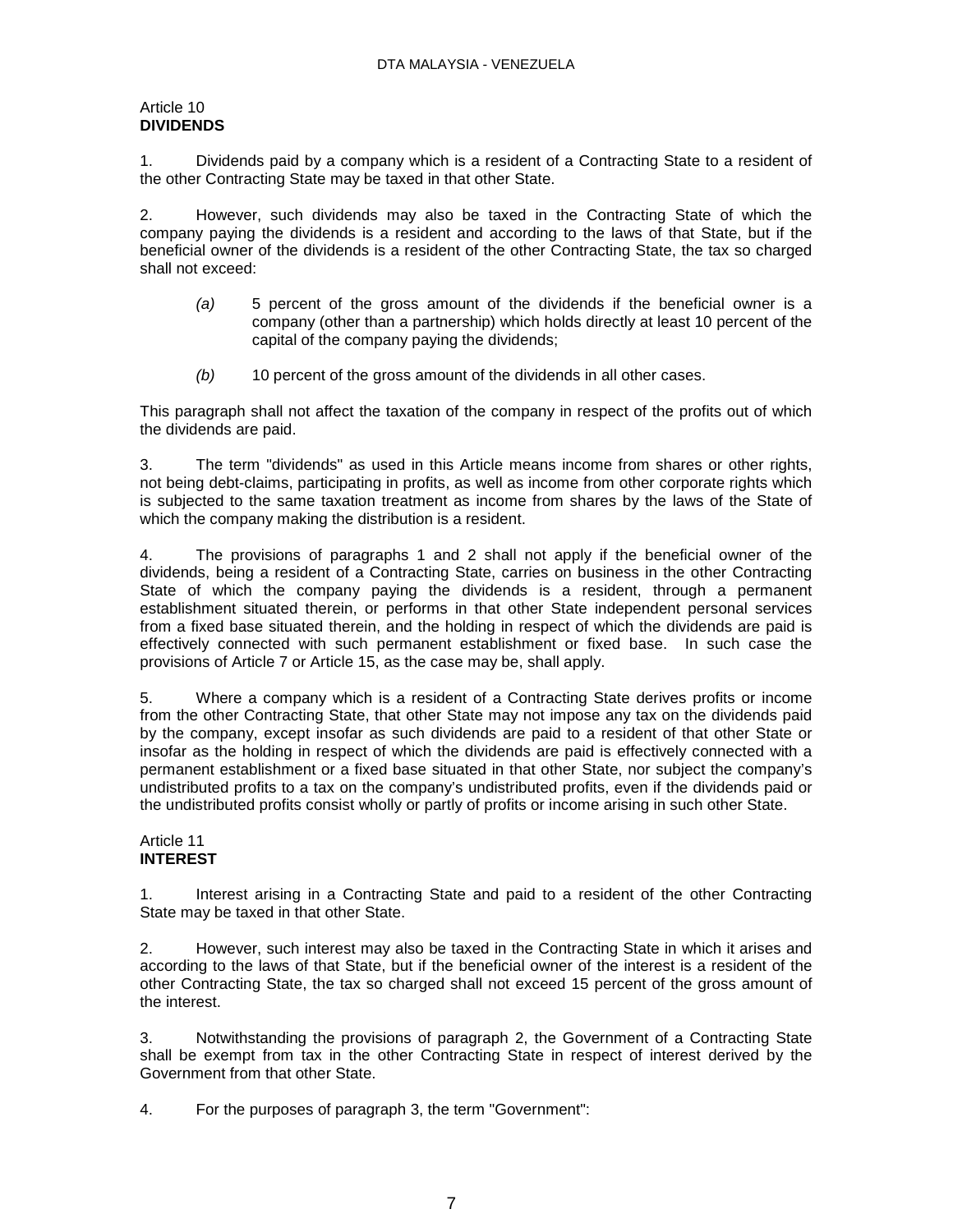- (a) in the case of Malaysia means the Government of Malaysia and shall include:
	- (i) the governments of the states;
	- (ii) the local authorities;
	- (iii) the statutory bodies;
	- (iv) the Bank Negara Malaysia; and
	- (v) the Export-Import Bank of Malaysia Berhad (EXIM Bank);
- (b) in the case of Venezuela means the Government of the Bolivarian Republic of Venezuela and shall include;
	- (i) the Central Bank;
	- (ii) the political subdivisions;
	- (iii) the local authorities; and
	- (iv) financial institutions wholly owned by the Contracting State with the objective to promote exports and development.

5. The term "interest" as used in this Article means income from debt-claims of every kind, whether or not secured by mortgage and whether or not carrying a right to participate in the debtor's profits, and in particular, income from government securities and income from bonds or debentures, including premiums attaching to such securities, bonds or debentures. Penalty charges for late payment shall not be regarded as interest for the purpose of this Article.

6. The provisions of paragraphs 1 and 2 shall not apply if the beneficial owner of the interest, being a resident of a Contracting State, carries on business in the other Contracting State in which the interest arises, through a permanent establishment situated therein, or performs in that other State independent personal services from a fixed base situated therein, and the debt-claim in respect of which the interest is paid is effectively connected with such permanent establishment or fixed base. In such case the provisions of Article 7 or Article 15, as the case may be, shall apply.

7. Interest shall be deemed to arise in a Contracting State when the payer is that State itself, a political subdivision, a local authority, or a statutory body thereof, or a resident of that State. Where, however, the person paying the interest, whether he is a resident of a Contracting State or not, has in a Contracting State a permanent establishment or a fixed base in connection with which the indebtedness on which the interest is paid was incurred, and such interest is borne by such permanent establishment or fixed base, then such interest shall be deemed to arise in the State in which the permanent establishment or fixed base is situated.

8. Where, by reason of a special relationship between the payer and the beneficial owner or between both of them and some other person, the amount of the interest, having regard to the debt-claim for which it is paid, exceeds the amount which would have been agreed upon by the payer and the beneficial owner in the absence of such relationship, the provisions of this Article shall apply only to the last-mentioned amount. In such case, the excess part of the payments shall remain taxable according to the laws of each Contracting State, due regard being had to the other provisions of this Agreement.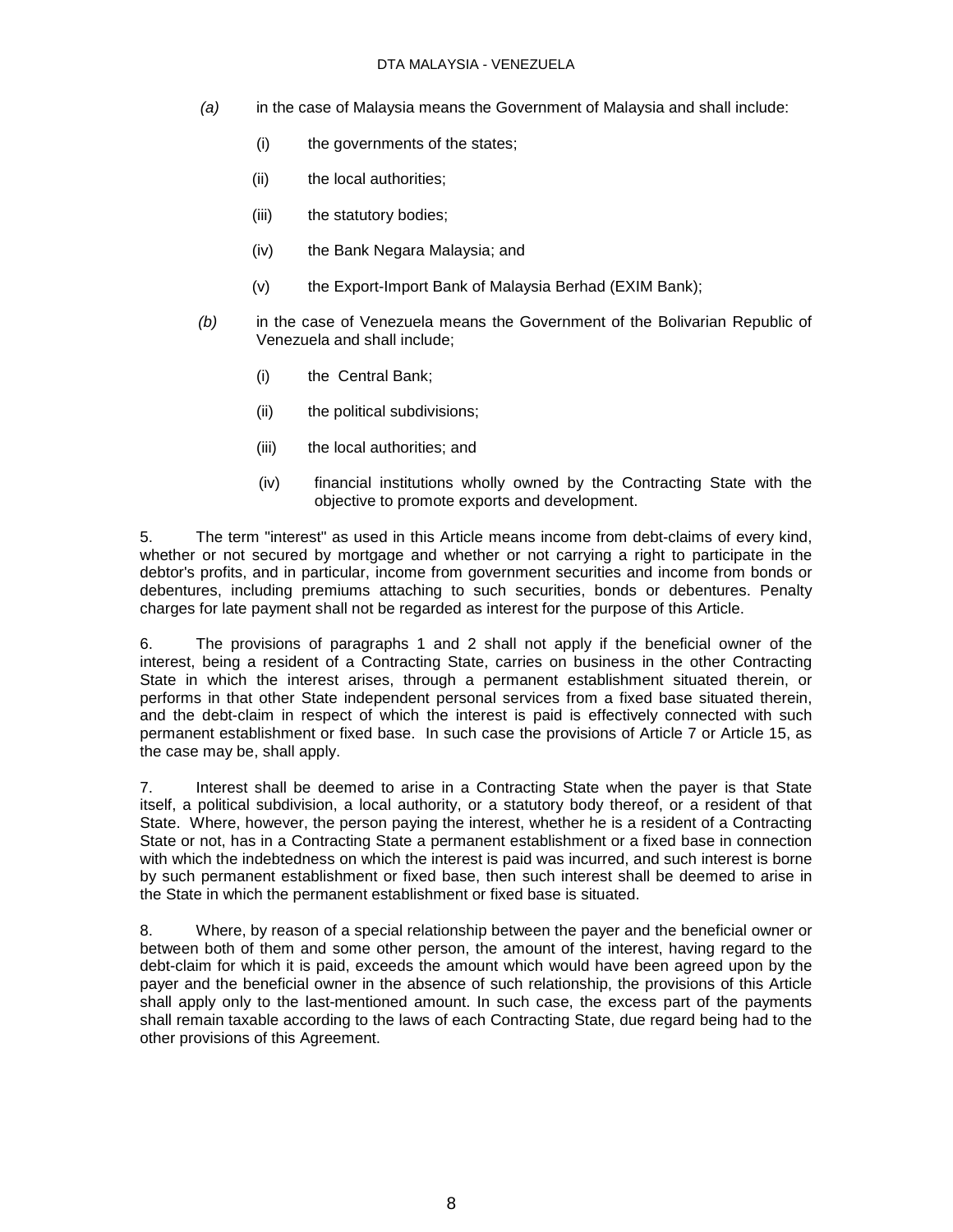#### Article 12 **ROYALTIES**

1. Royalties arising in a Contracting State and paid to a resident of the other Contracting State may be taxed in that other State.

2. However, such royalties may also be taxed in the Contracting State in which they arise and according to the laws of that State, but if the beneficial owner of the royalties is a resident of the other Contracting State, the tax so charged shall not exceed 10 percent of the gross amount of the royalties.

3. The term "royalties" as used in this Article means payments of any kind received as a consideration for the use of, or the right to use, any copyright of literary, artistic or scientific work including cinematograph films, and films or tapes for radio or television broadcasting, any patent, trade mark, design or model, plan, secret formula or process, or for the use of, or the right to use, industrial, commercial or scientific equipment, or for information (know-how) concerning industrial, commercial or scientific experience. The term "royalties" also includes income derived from the alienation of any such right or property mentioned in this paragraph.

4. The provisions of paragraphs 1 and 2 shall not apply if the beneficial owner of the royalties, being a resident of a Contracting State, carries on business in the other Contracting State in which the royalties arise, through a permanent establishment situated therein, or performs in that other State independent personal services from a fixed base situated therein, and the right or property in respect of which the royalties are paid is effectively connected with such permanent establishment or fixed base. In such case the provisions of Article 7 or Article 15, as the case may be, shall apply.

5. Royalties shall be deemed to arise in a Contracting State when the payer is that State itself, a political subdivision, a local authority, or a statutory body thereof, or a resident of that State. Where, however, the person paying such royalties, whether he is a resident of a Contracting State or not, has in a Contracting State a permanent establishment or a fixed base in connection with which the obligation to pay the royalties was incurred, and such royalties are borne by such permanent establishment or fixed base, then such royalties shall be deemed to arise in the State in which the permanent establishment or fixed base is situated.

6. Where, by reason of a special relationship between the payer and the beneficial owner or between both of them and some other person, the amount of the royalties, having regard to the use, right or information for which they are paid, exceeds the amount which would have been agreed upon by the payer and the beneficial owner in the absence of such relationship, the provisions of this Article shall apply only to the last-mentioned amount. In such case, the excess part of the payments shall remain taxable according to the laws of each Contracting State, due regard being had to the other provisions of this Agreement.

### Article 13 **FEES FOR TECHNICAL SERVICES**

1. Fees for technical services arising in a Contracting State and paid to a resident of the other Contracting State may be taxed in that other State.

2. However, such fees for technical services may also be taxed in the Contracting State in which they arise and according to the laws of that State, but where the beneficial owner of the fees for technical services is a resident of the other Contracting State the tax so charged shall not exceed 10 percent of the gross amount of the fees for technical services.

3. The term "fees for technical services" as used in this Article means payments of any kind to any person, other than to an employee of the person making the payments, in consideration for any services of a technical, managerial or consultancy nature.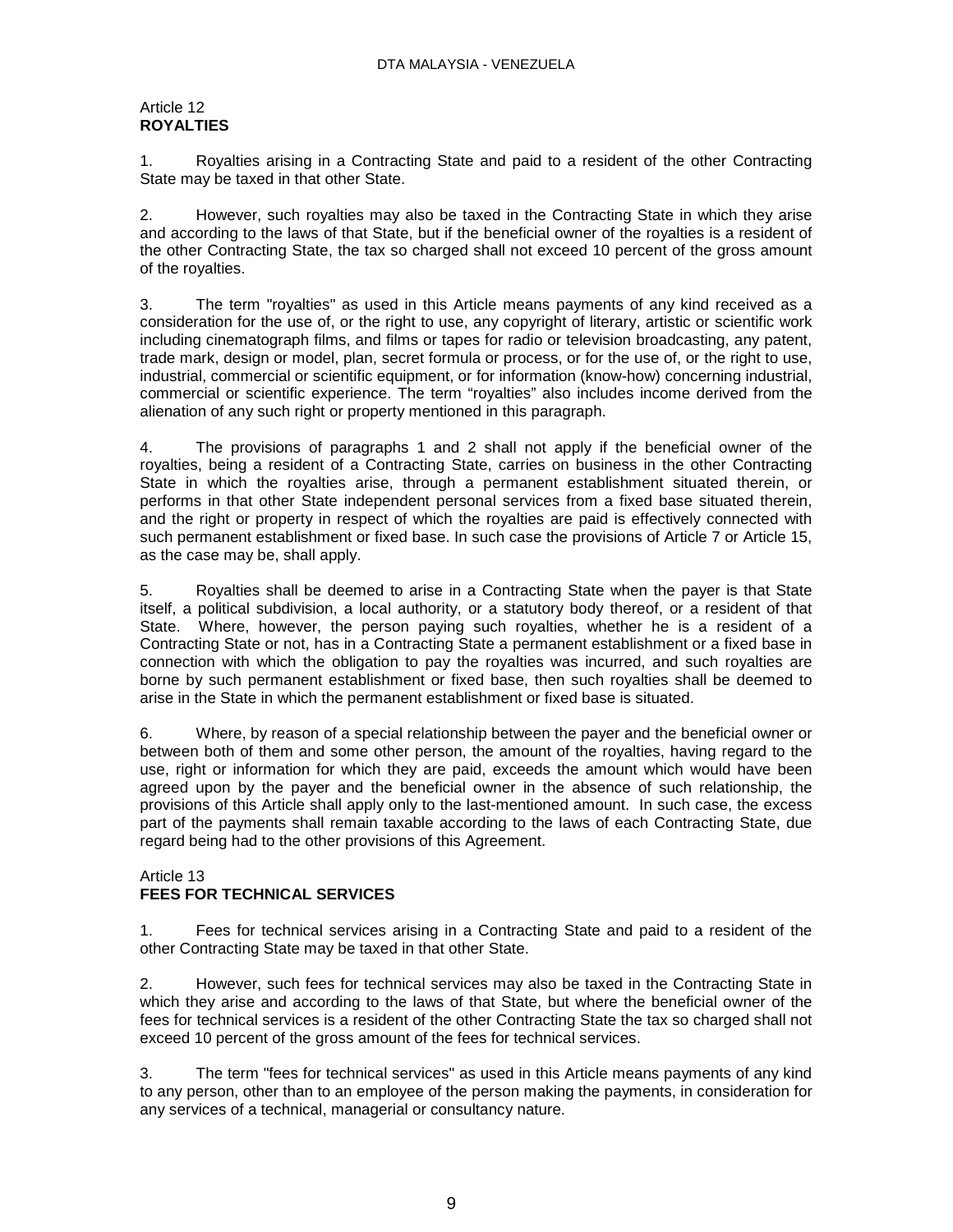#### DTA MALAYSIA - VENEZUELA

4. The provisions of paragraphs 1 and 2 of this Article shall not apply if the beneficial owner of the fees for technical services, being a resident of a Contracting State, carries on business in the other Contracting State in which the fees for technical services arise through a permanent establishment situated therein, or performs in that other State independent personnel services from a fixed base situated therein, and the fees for technical services are effectively connected with such permanent establishment or fixed base. In such a case the provisions of Article 7 or Article 15, as the case may be, shall apply.

5. Fees for technical services shall be deemed to arise in a Contracting State when the payer is a resident of that State. Where, however, the person paying the fees for technical services, whether he is a resident of a Contracting State or not, has in a Contracting State a permanent establishment or a fixed base in connection with which the obligation to pay the fees for technical services was incurred, and such fees for technical services are borne by such permanent establishment or fixed base, then such fees for technical services shall be deemed to arise in the Contracting State in which the permanent establishment or fixed base is situated.

6. Where, by reason of a special relationship between the payer and the beneficial owner or between both of them and some other person, the amount of the fees for technical services paid exceeds, for whatever reason, the amount which would have been agreed upon by the payer and the beneficial owner in the absence of such relationship, the provisions of this Article shall apply to the last-mentioned amount. In such case, the excess part of the payments shall remain taxable according to the law of each Contracting State, due regard being had to the other provisions of this Agreement.

#### Article 14 **CAPITAL GAINS**

1. Gains derived by a resident of a Contracting State from the alienation of immovable property referred to in Article 6 and situated in the other Contracting State, may be taxed in that other State.

2. Gains from the alienation of movable property forming part of the business property of a permanent establishment which an enterprise of a Contracting State has in the other Contracting State or of movable property pertaining to a fixed base available to a resident of a Contracting State in the other Contracting State for the purpose of performing independent personal service, including such gains from the alienation of such a permanent establishment (alone or with the whole enterprise) or of such fixed base, may be taxed in that other State.

3. Gains from the alienation of ships or aircraft operated in international traffic or movable property pertaining to the operation of such ships or aircraft, shall be taxable only in the Contracting State in which the place of effective management of the enterprise is situated.

4. Gains from the alienation of shares or other rights of the capital stock of a company the property of which consists directly or indirectly principally of immovable property situated in a Contracting State may be taxed in that State. For the purposes of this paragraph, "principally" in relation to ownership of immovable property means the value of all assets owned by the company.

5. Gains from the alienation of shares that represent a participation of more than 50 percent of the stock of a company resident of a Contracting State may be taxed in that State.

6. Gains from the alienation of any property other than that referred to in the paragraphs mentioned above, shall be taxable only in the Contracting State in which the alienator is a resident.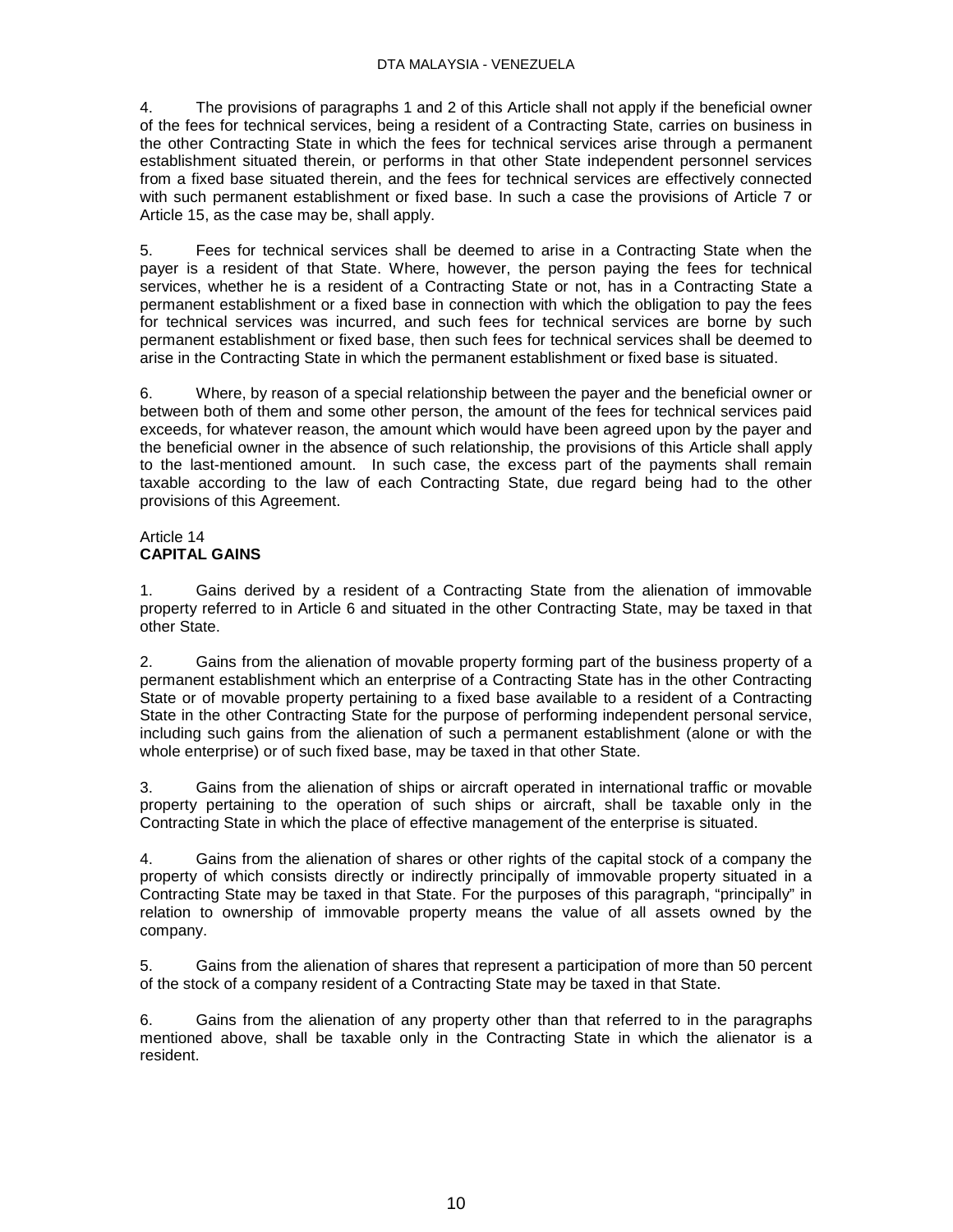#### Article 15 **INDEPENDENT PERSONAL SERVICES**

1. Subject to the provisions of Article 13, income derived by an individual who is a resident of a Contracting State in respect of professional services or other activities of an independent character shall be taxable only in that State. However, such income may also be taxed in the other Contracting State if:

- (a) the individual has a fixed base regularly available to him in that other State for the purpose of performing his activities, but only so much thereof as is attributable to that fixed base; or
- (b) the individual is present in that other State for a period or periods exceeding in the aggregate 183 days within any 12 month period commencing or ending in any fiscal year, but only so much thereof as is attributable to the services performed in that State.

2. The term "professional services" includes especially independent scientific, literary, artistic, educational or teaching activities as well as the independent activities of physicians, lawyers, engineers, architects, dentists and accountants.

### Article 16 **DEPENDENT PERSONAL SERVICES**

1. Subject to the provisions of Articles 17, 19, 20, 21 and 22, salaries, wages and other similar remuneration derived by a resident of a Contracting State in respect of an employment shall be taxable only in that State unless the employment is exercised in the other Contracting State. If the employment is so exercised, such remuneration as is derived there from may be taxed in that other State.

2. Notwithstanding the provisions of paragraph 1, remuneration derived by a resident of a Contracting State in respect of an employment exercised in the other Contracting State shall be taxable only in the first-mentioned State if:

- (a) the recipient is present in the other State for a period or periods not exceeding in the aggregate 183 days in any twelve month period commencing or ending in the fiscal year concerned; and
- $(b)$  the remuneration is paid by, or on behalf of, an employer who is not a resident of the other State; and
- (c) the remuneration is not borne by a permanent establishment or a fixed base which the employer has in the other State.

3. Notwithstanding the preceding provision of this Article, remuneration derived in respect of an employment exercised aboard a ship or aircraft operated in international traffic by an enterprise of a Contracting State may be taxed only in the Contracting State in which the place of effective management of the enterprise is situated.

#### Article 17 **DIRECTORS' FEES**

Directors' fees and other similar payments derived by a resident of a Contracting State in his capacity as a member of the board of directors of a company which is a resident of the other Contracting State, may be taxed in that other State.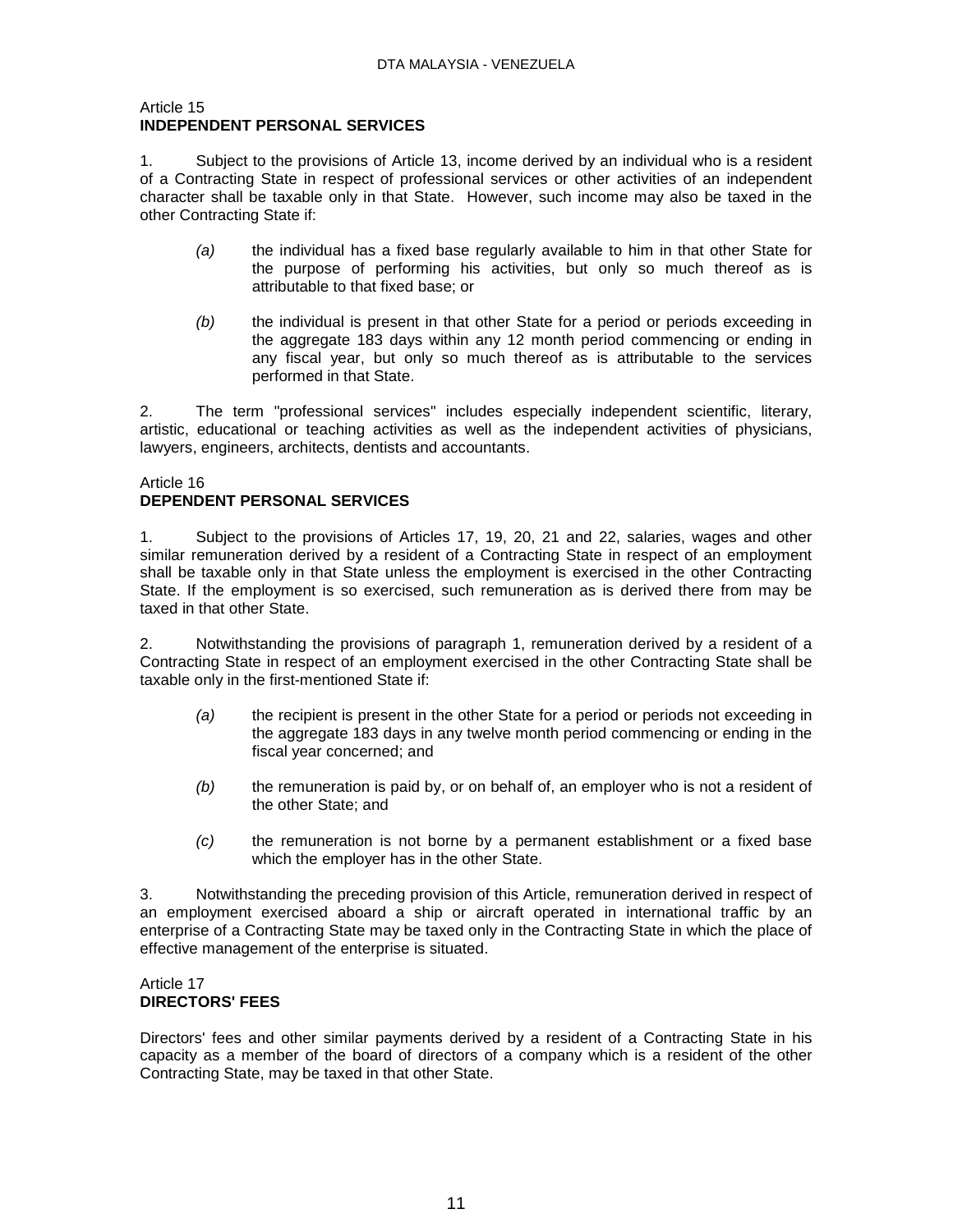#### Article 18 **ARTISTES AND SPORTSPERSONS**

1. Notwithstanding the provisions of Articles 15 and 16 income derived by a resident of a Contracting State as an entertainer, such as a theatre, motion picture, radio or television artiste, or a musician, or as a sportsperson, from that person's personal activities as such exercised in the other Contracting State, may be taxed in that other State.

2. Where income in respect of personal activities exercised by an entertainer or a sportsperson in that person's capacity as such accrues not to the entertainer or sportsperson but to another person, that income may, notwithstanding the provisions of Articles 7, 15 and 16, be taxed in the Contracting State in which the activities of the entertainer or sportsperson are exercised.

3. The provisions of paragraphs 1 and 2 shall not apply to remuneration or profits derived from activities exercised in a Contracting State if the visit to that State is wholly or mainly supported by public funds of the other Contracting State, a political subdivision, a local authority or a statutory body thereof. In such a case, the remuneration or profits is taxable only in the Contracting State in which the artiste or the sportsperson is a resident.

# Article 19 **PENSIONS AND ANNUITIES**

1. Subject to the provisions of paragraph 2 of Article 20, pensions and other similar remuneration and annuities paid to a resident of a Contracting State in consideration of past employment shall be taxable only in that State.

2. Notwithstanding the provisions of paragraph 1, pensions and annuities paid and other similar payments made by the government of a Contracting State, a political subdivision, a local authority or a statutory body thereof under a public scheme that is part of the social security system of that State shall be taxable only in that State.

3. The term "annuities" means stated sums payable periodically at stated times during life or during a specified or ascertainable period of time under an obligation to make the payments in return for adequate and full consideration in money or money's worth.

### Article 20 **GOVERNMENT SERVICE**

- 1. (a) Salaries, wages and other similar remuneration, other than a pension, paid by a Contracting State or a political subdivision or a local authority or a statutory body thereof to an individual in respect of services rendered to that State or political subdivision or local authority or statutory body thereof shall be taxable only in that State.
	- (b) However, such salaries, wages and other similar remuneration, shall be taxable only in the other Contracting State if the services are rendered in that State and the individual is a resident of that State who:
		- (i) is a national of that State; or
		- (ii) did not become a resident of that State solely for the purpose of rendering the services.
- 2. (a) Any pension paid by, or out of funds created by, a Contracting State or a political subdivision or a local authority or a statutory body thereof to any individual in respect of services rendered to that State or political subdivision or local authority or statutory body shall be taxable only in that State.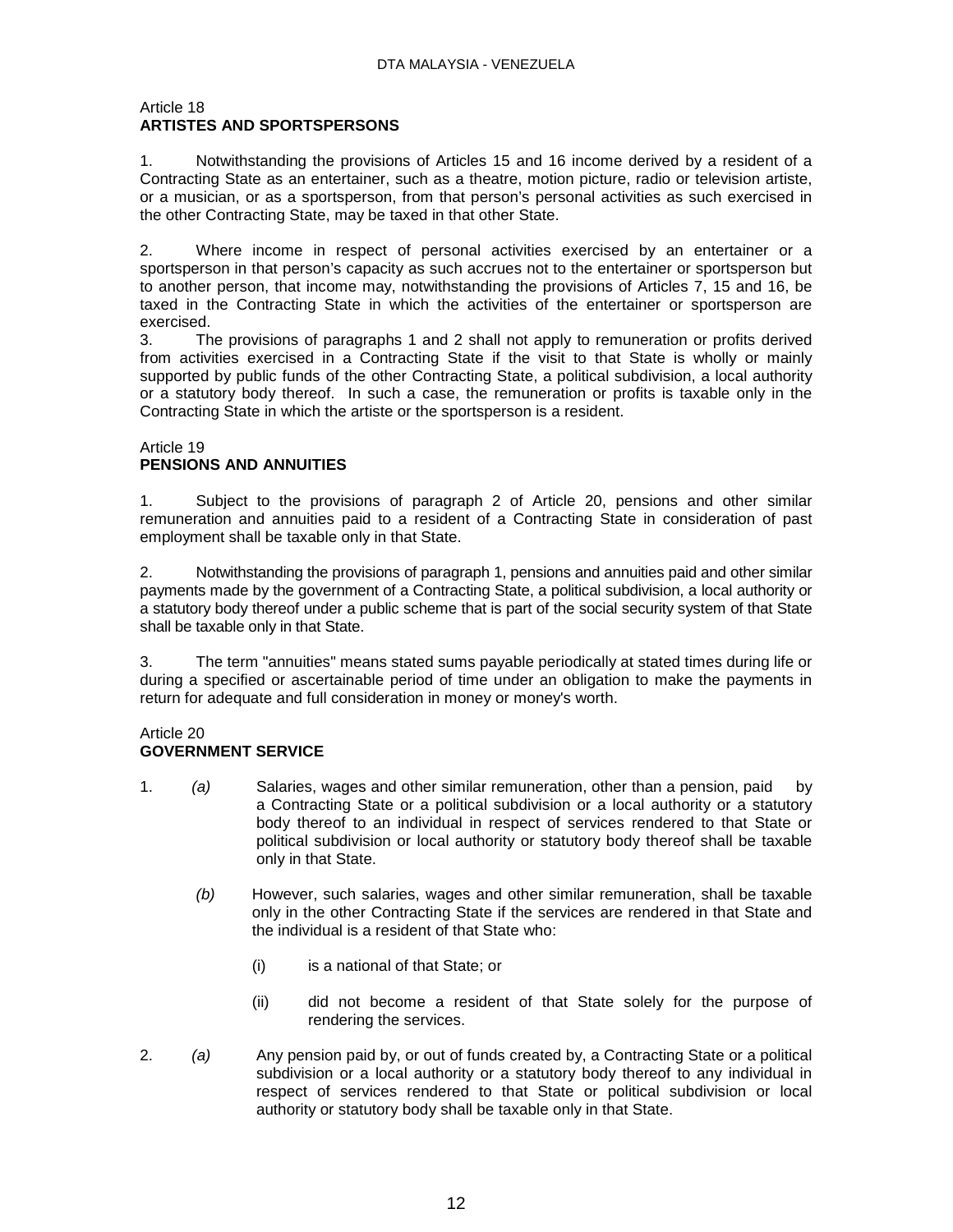(b) However, such pensions shall be taxable only in the other Contracting State if the individual is a resident of, and a national of, that State.

3. The provisions of Articles 16, 17, 18 and 19 shall apply to salaries, wages and other similar remuneration or pensions in respect of services rendered in connection with any business carried on by a Contracting State or a political subdivision or a local authority or a statutory body thereof.

### Article 21 **STUDENTS AND TRAINEES**

An individual who is or was a resident of a Contracting State immediately before making a visit to the other Contracting State and is temporarily present in the other Contracting State solely:

- (a) as a student at a recognised university, college, school or other similar educational institution recognised or approved by the relevant authority of that other State;
- (b) as a technical apprentice; or
- (c) as a recipient of a grant, allowance or award for the primary purpose of study, research or training from the Government of either State or from a scientific, educational, religious or charitable organisation or under a technical assistance programme entered into by the Government of either State,

shall be exempt from tax in that other State on:

- (i) all remittances from abroad for the purposes of his maintenance, education, study, research or training; and
- (ii) the amount of such grant, allowance or award.

# Article 22 **LECTURERS AND RESEARCHES**

1. An individual who is a resident of a Contracting State immediately before making a visit to the other Contracting State, and who, at the invitation of any public university, college, institution primarily for research purposes or other similar public institutions, visits that other State for a period not exceeding two years solely for the purpose of teaching or research or both at such public institution shall be exempt from tax in that other State on any remuneration for such teaching or research.

2. This Article shall not apply to income from research if such research is undertaken primarily for the private benefit of a specific person or persons.

#### Article 23 **OTHER INCOME**

1. Items of income of a resident of a Contracting State, wherever arising, not dealt with in the foregoing articles of this Agreement shall be taxable only in that State.

2. The provisions of paragraph 1 shall not apply to income, other than income from immovable property as defined in paragraph 2 of Article 6, if the recipient of such income, being a resident of a Contracting State, carries on business in the other Contracting State through a permanent establishment situated therein, or performs in that other State independent personal services from a fixed base situated therein, and the right or property in respect of which the income is paid is effectively connected with such permanent establishment or fixed base. In such case the provisions of Article 7 or Article 15, as the case may be, shall apply.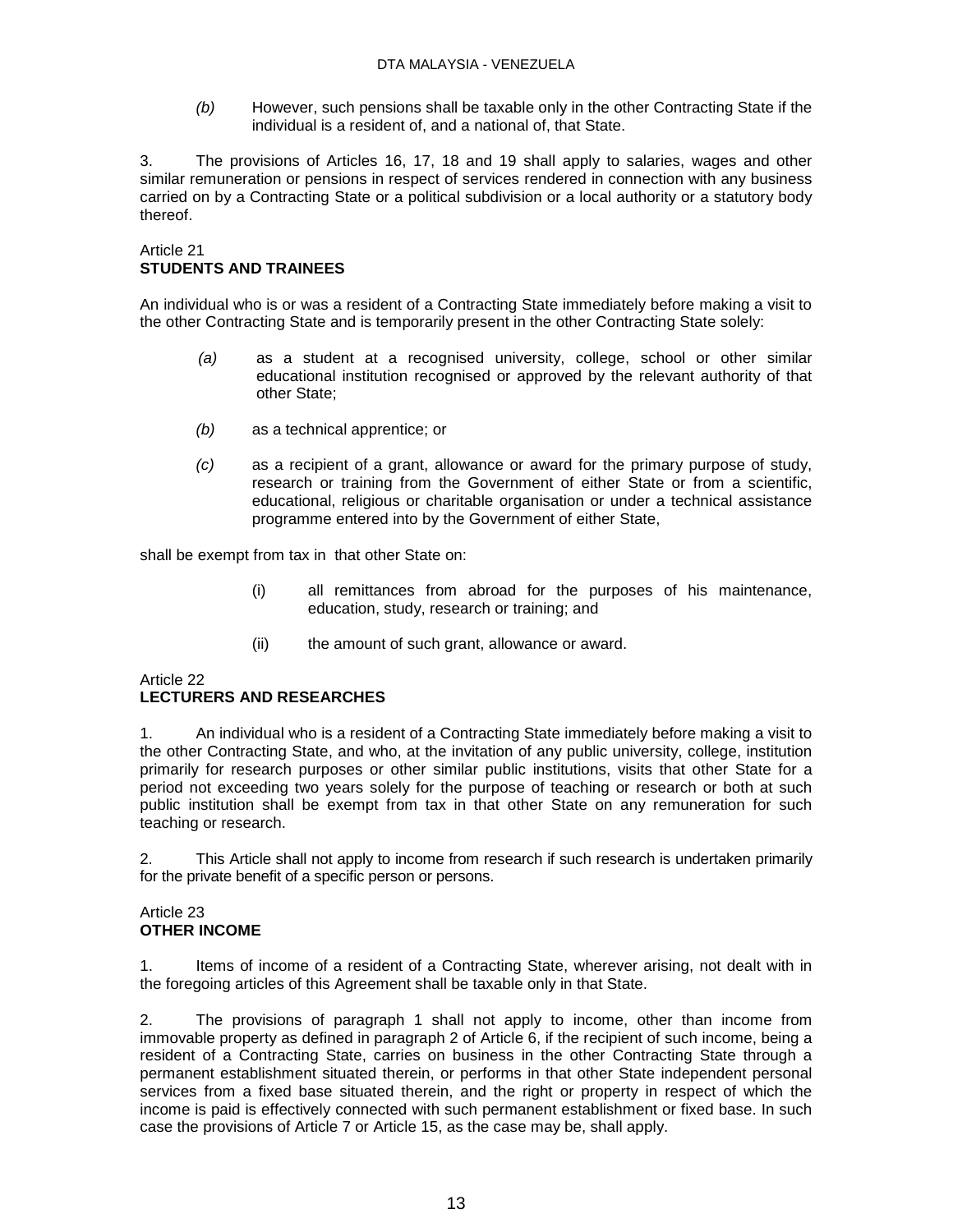3. Notwithstanding the provisions of paragraphs 1 and 2, items of income of a resident of a Contracting State not dealt with in the foregoing Articles of this Agreement and arising in the other Contracting State may also be taxed in that other State.

# Article 24 **ELIMINATION OF DOUBLE TAXATION**

1. Subject to the laws of Malaysia regarding the allowance as a credit against Malaysian tax of tax paid in any country other than Malaysia, the Venezuelan tax paid under the laws of Venezuela and in accordance with this Agreement by a resident of Malaysia in respect of income derived from Venezuela shall be allowed as a credit against Malaysian tax paid in respect of that income. Where such income is a dividend paid by a company which is a resident of Venezuela to a company which is a resident of Malaysia and which owns not less than 10 percent of the voting shares of the company paying the dividend, the credit shall take into account Venezuelan tax paid by that company in respect of its income out of which the dividend is paid. The credit shall not, however, exceed that part of the Malaysian tax, as computed before the credit is given, which is appropriate to such item of income.

- 2. In Venezuela, double taxation shall be eliminated as follows:
	- (a) Where a resident of Venezuela derives income, which, in accordance with the provisions of this Agreement may be taxed in Malaysia, Venezuela shall allow as a tax credit from the Venezuelan tax on the income of that resident, an amount equal to the income tax paid in Malaysia, according to the Venezuelan tax legislation;
	- $(b)$  the tax credit allowed under sub-paragraph  $(a)$  of this paragraph shall not exceed that part of the Venezuelan income tax, as computed before the deduction is given, which is attributable to the income which may be taxed in Malaysia.
	- (c) Where in accordance with any provision of this Agreement income derived by a resident of Venezuela is exempt from tax in Venezuela, Venezuela may nevertheless in calculating the amount of tax on the remaining income of such resident, take into account the exempted income.

3. For the purposes of paragraphs 1 and 2, the tax paid in either Contracting State shall be deemed to include the tax which would, under the laws of that State and in accordance with this Agreement, have been paid on any income derived from sources in that State had the income not been taxed at a reduced rate or exempted from tax in accordance with the provisions of this Agreement and the special incentives under the domestic laws for the promotion of economic development or promotion of investments which were in force on the date of signature of this Agreement or any other provisions which may subsequently be introduced in that State in modification of, or in addition to, those laws so far as they are agreed by the competent authorities of the Contracting States to be of a substantially similar character.

#### Article 25 **NON-DISCRIMINATION**

1. The nationals of a Contracting State shall not be subjected in the other Contracting State to any taxation or any requirement connected therewith which is other or more burdensome than the taxation and connected requirements to which nationals of that other State in the same circumstances in particular with respect to residence, are or may be subjected.

2. The taxation on a permanent establishment which an enterprise of a Contracting State has in the other Contracting State shall not be less favorably levied in that other State than the taxation levied on enterprises of that other State carrying on the same activities. This provision shall not be construed as obliging a Contracting State to grant to residents of the other Contracting State any personal allowances, reliefs and reductions for tax purposes on account of civil status or family responsibilities which it grants to its own residents.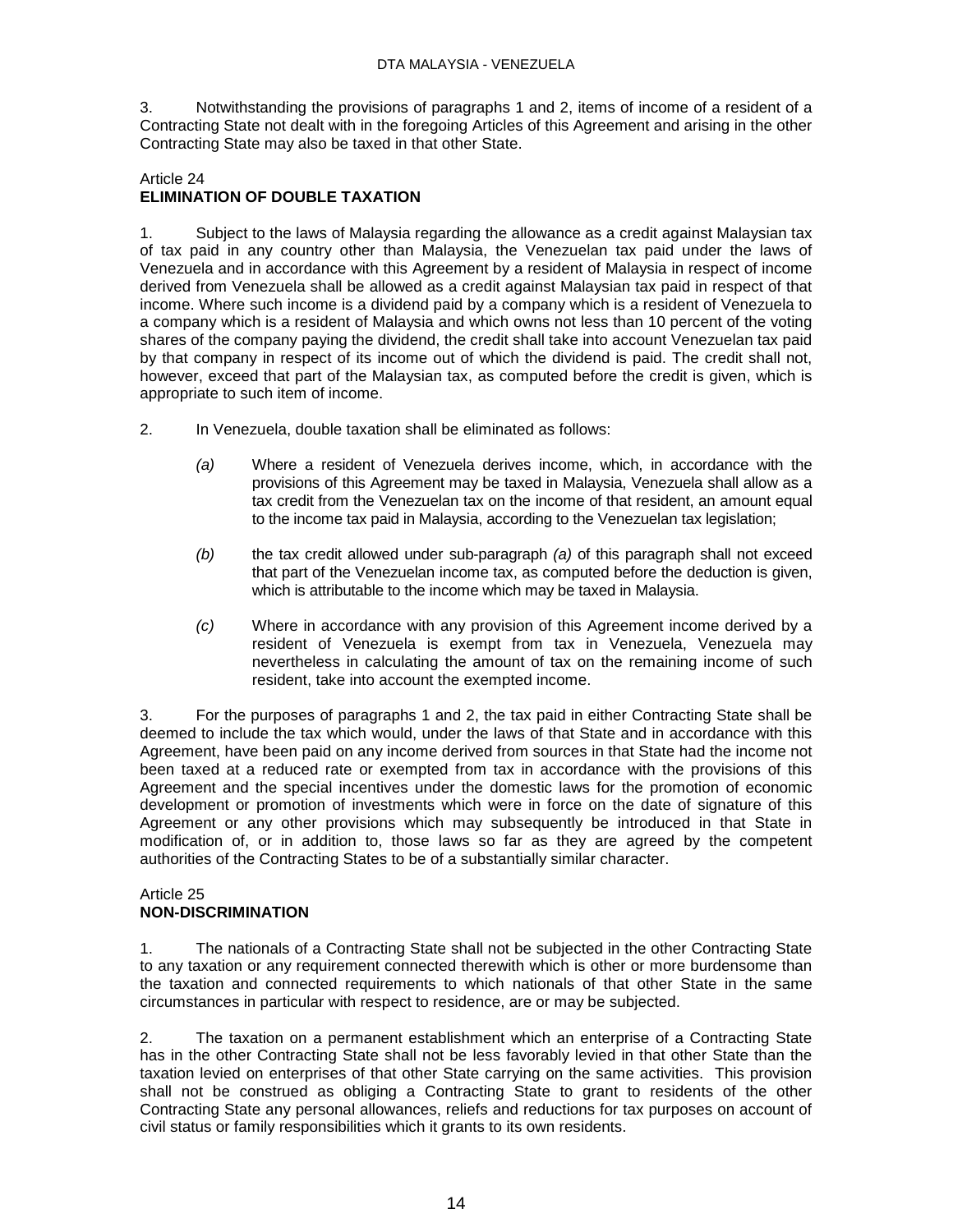#### DTA MALAYSIA - VENEZUELA

3. Enterprises of a Contracting State, the capital of which is wholly or partly owned or controlled, directly or indirectly, by one or more residents of the other Contracting State, shall not be subjected in the first-mentioned State to any taxation or any requirement connected therewith which is other or more burdensome than the taxation and connected requirements to which other similar enterprises of that first-mentioned State are or may be subjected.

4. In this Article, the term "taxation" means taxes to which this Agreement applies.

# Article 26

# **MUTUAL AGREEMENT PROCEDURE**

1. Where a resident of a Contracting State considers that the actions of one or both of the Contracting States result or will result for him in taxation not in accordance with the provisions of this Agreement, he may, irrespective of the remedies provided by the domestic laws of those States, present his case to the competent authority of the State of which he is a resident or, if his case comes under paragraph 1 of Article 25, to that of the Contracting State of which he is a national. The case must be presented within three years from the first notification of the action resulting in taxation not in accordance with the provisions of this Agreement.

2. The competent authority shall endeavour, if the objection appears to it to be justified and if it is not itself able to arrive at an appropriate solution, to resolve the case by mutual agreement with the competent authority of the other Contracting State, with a view to the avoidance of taxation which is not in accordance with this Agreement. Any agreement reached shall be implemented notwithstanding any time limits provided for in the domestic law of the Contracting State.

3. The competent authorities of the Contracting States shall endeavour to resolve by mutual agreement any difficulties or doubts arising as to the interpretation or application of this Agreement. They may also consult together for the elimination of double taxation in cases not provided for in this Agreement.

4. The competent authorities of the Contracting States may communicate with each other for the purpose of reaching an agreement in the preceding paragraphs.

#### Article 27 **EXCHANGE OF INFORMATION**

1. The competent authorities of the Contracting State shall exchange such information as is necessary for carrying out the provisions of this Agreement or of the domestic laws of the Contracting States concerning taxes covered by this Agreement insofar as the taxation thereunder is not contrary to this Agreement, in particular for the prevention of fraud or evasion of such taxes. The exchange of information is not restricted by Article 1. Any information received by a Contracting State shall be treated as secret in the same manner as information obtained under the domestic laws of that State and shall be disclosed only to persons or authorities (including courts and administrative bodies) concerned with the assessment and collection of, the enforcement or prosecution in respect of, or the determination of appeals in relation to, the taxes covered by this Agreement. Such persons or authorities shall use the information only for such purposes. They may disclose the information in public court proceedings or in judicial decisions.

2. In no case shall the provisions of paragraph 1 be construed so as to impose on a Contracting State the obligation:

- (a) to carry out administrative measures at variance with the laws and the administrative practice of that or of the other Contracting State;
- (b) to supply information which is not obtainable under the laws or in the normal course of the administration of that or of the other Contracting State;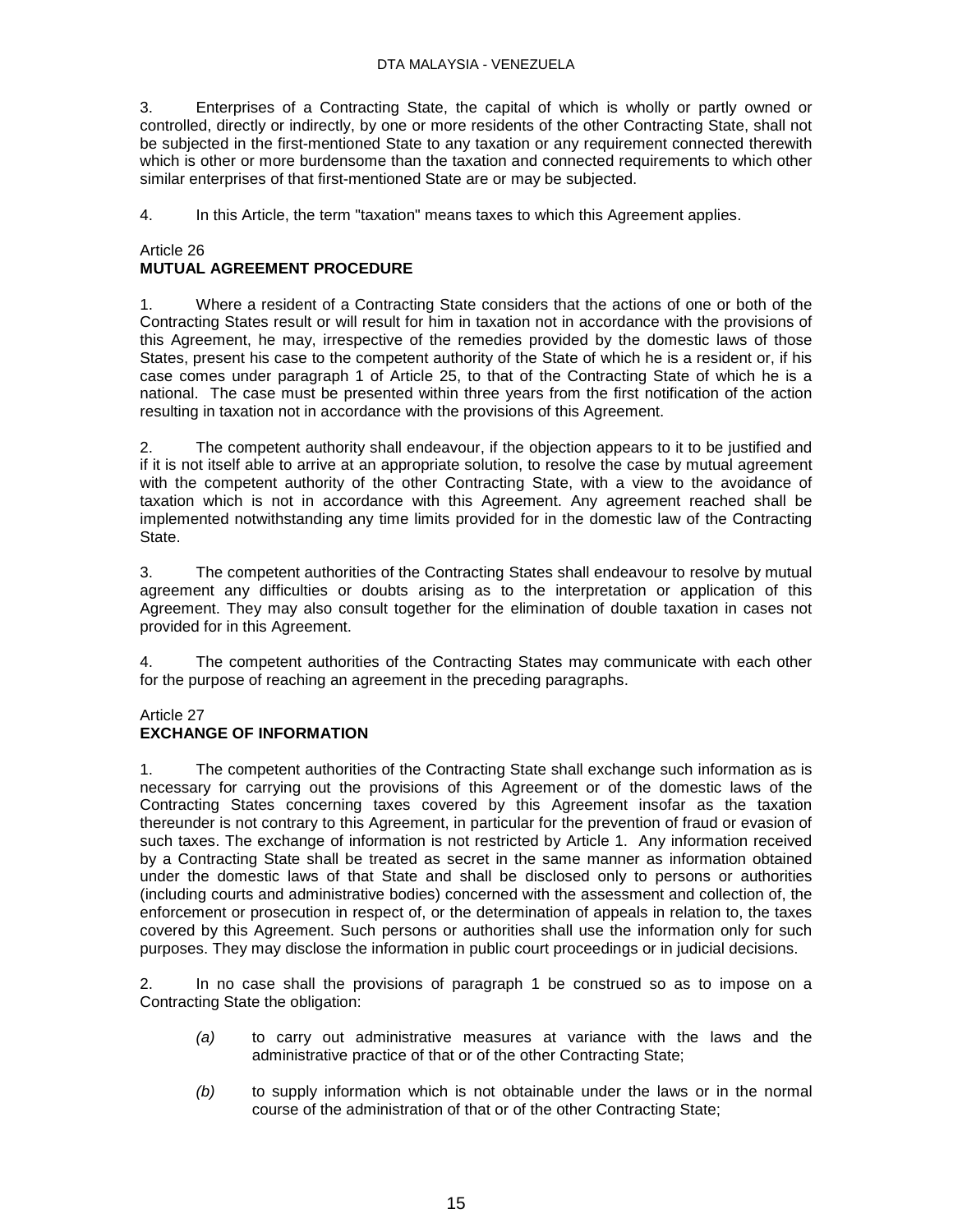(c) to supply information which would disclose any trade, business, industrial, commercial or professional secret or trade process, or information, the disclosure of which would be contrary to public policy (ordre public).

# Article 28 **MEMBERS OF DIPLOMATIC MISSIONS AND CONSULAR POSTS**

Nothing in this Agreement shall affect the fiscal privileges of members of diplomatic missions or consular posts under the general rules of international law or under the provisions of special agreements.

### Article 29 **ENTRY INTO FORCE**

This Agreement shall enter into force on the date on which the Contracting States exchange notes through the diplomatic channel notifying each other that the last of such things has been done as is necessary to give this Agreement the force of law in Malaysia and Venezuela, as the case may be, and thereupon this Agreement shall have effect:

- (a) in Malaysia:
	- (i) in respect of Malaysian tax, other than petroleum income tax, to tax chargeable for any year of assessment beginning on or after the first day of January in the calendar year following the year in which this Agreement enters into force;
	- (ii) in respect of petroleum income tax, to tax chargeable for any year of assessment beginning on or after the first day of January of the second calendar year following the year in which this Agreement enters into force;
- (b) in Venezuela:
	- (i) in respect of taxes withheld at source, to income paid or credited on or after the first day of January in the calendar year next following that in which this Agreement enters into force; and
	- (ii) in respect of other taxes on income, to income in any taxable year beginning on or after the first day of January in the calendar year next following that in which this Agreement enters into force.

#### Article 30 **TERMINATION**

This Agreement shall remain in effect indefinitely, but either Contracting State may terminate this Agreement, through diplomatic channel, by giving to the other Contracting State written notice of termination on or before June 30th in any calendar year after the period of five years from the date on which this Agreement enters into force. In such an event this Agreement shall cease to have effect:

- (a) in Malaysia:
	- (i) in respect of Malaysian tax, other than petroleum income tax, to tax chargeable for any year of assessment beginning on or after the first day of January in the calendar year following the year in which the notice is given;